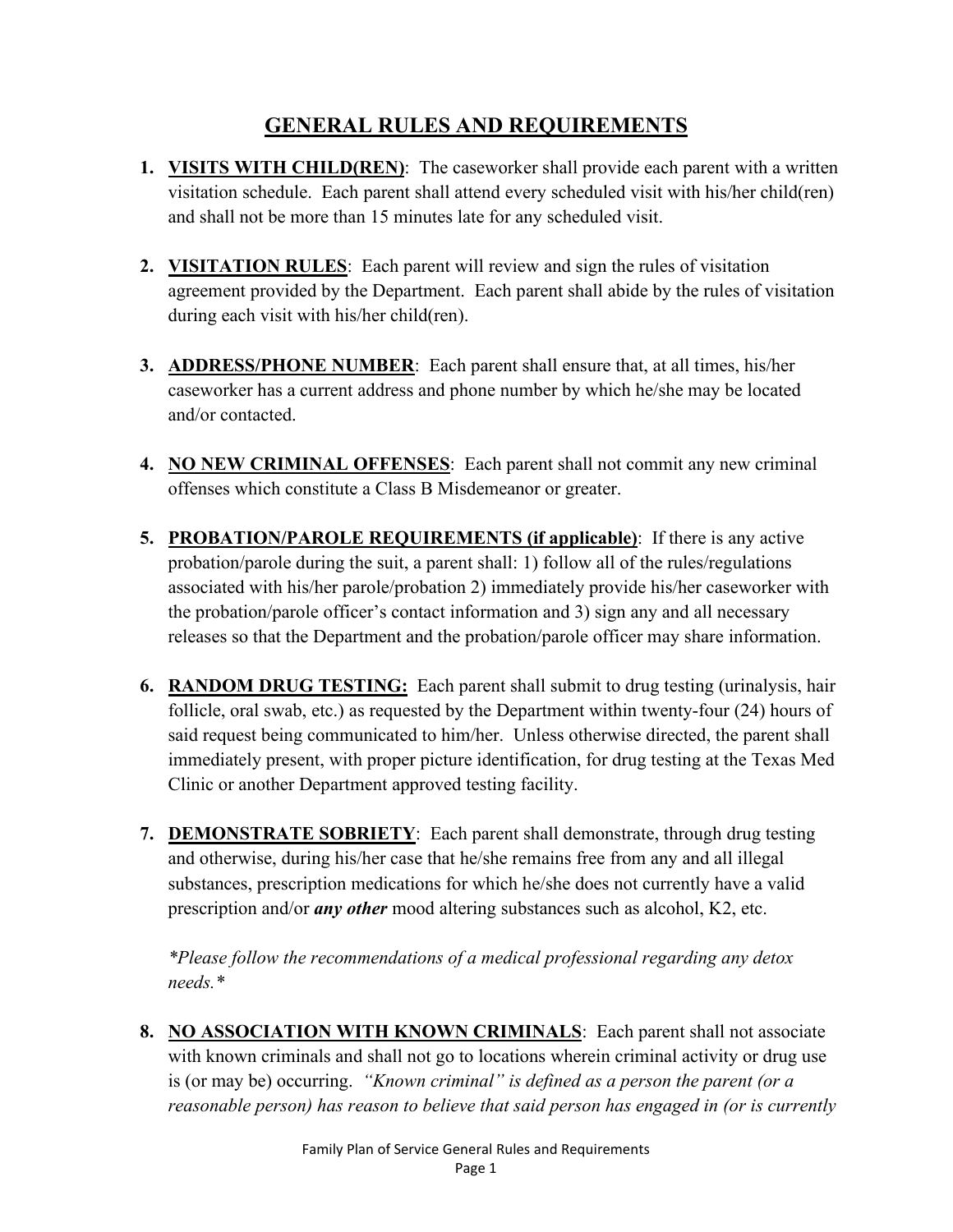*engaging in) activities which would constitute the commission of a felony, assault and/or drug related criminal offense.*

- **9. CHILD SUPPORT**: Each parent shall pay child support as ordered by the Court for the subject child(ren) during his/her case.
- **10. RESIDING WITH OTHER PERSONS DURING CASE**:Each parent shall not reside with any other person at a personal residence during his/her case until background checks have been run and such is approved by the Court in advance. Additionally, each parent shall not reside with any person who is not fully complying with any and all services being offered by the Department to said person.
- **11. HOME VISITS**: Each parent shall allow his/her caseworker to enter his/her place of residence to complete announced and/or unannounced home visits during his/her case.
- **12. NO SUPERVISION OF CHILDREN DURING PHASE 1**: No parent shall be permitted to supervise any child under the age of 18.
- **13. ATTEND COURT HEARINGS/MEETINGS**: Each parent shall attend all Court hearings and meetings held by the Department for which said parent has received at least three (3) days' notice.
- **14. COURT ORDERS**: Each parent shall abide by all court orders during the case.
- **15. HONESTY**: Each parent shall be honest, at all times, with the Court, the caseworker and all service providers.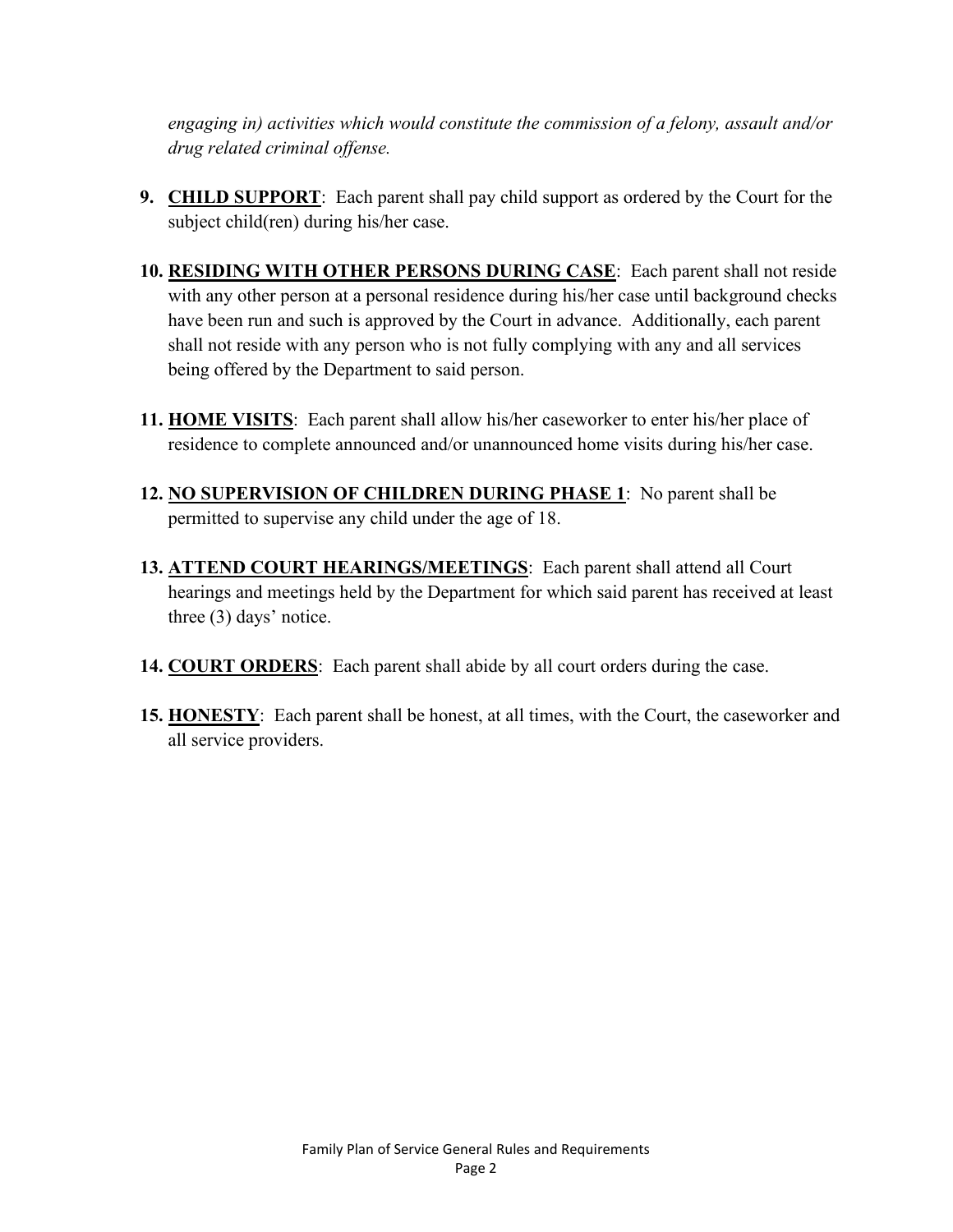# INSTRUCTIONS FOR PHASE PLAN USE

For every case that is filed by CPS, they will continue to use their internal service plan and record all the same details for services on the form required. This system requires Court orders and enforcement, and both CPS and parent participation. The ultimate accountability is on the parents, but the Court can make specific service orders as needed. Often, it's described as the Court is the Captain of the ship making orders necessary for forward travel, the parents are the rudder, they steer, and CPS/ attorneys/CASA insure that everyone on board has what they need to stay afloat.

This requires that for every case filed with the Court, CPS will meet with the parents and parties to the suit at the FGC/FTM, hopefully before the show cause (if in the order for protection) or as soon as possible after requesting removal, and provide those parents with copies of the Phase Plan for Services forms that will be filed with the Court. There are three phases of plans, each parent or party will be required by the Court to complete all three phases prior to dismissal of the case. The progress of the plans will be addressed at every hearing, and a copy of the signed plan will be provided prior to the hearing. Plans may be modified or changed by agreement of the parties and Court approval depending on the needs of the client.

The purpose of a "Phase Plan System" is to allow for incremental success by parents, simplified instructions for success, and easier monitoring by the Court. The phases are designed to address the needs of the client, parent and child with the understanding that all parties have experienced a level of trauma that affects their ability to multi task and achieve success. The trauma focused approach allows the Court to address specific needs of the clients while allowing for traumatized responses to intervention. Additionally, Courts will have a better understanding of progress by Phase completion, and can ask for additional plans to be developed when a lack of progress is shown. For example, if the client is still in Phase 1 of the services at the 9 month mark, the court may look for a "Plan B" option since it is likely the services will not be completed prior to the deadline of the case and in conjunction with the need for permanency for children within a certain timeframe. The phases are set up to be completed within the 12 month period, however, may require longer due to parents needs (parents who were foster kids, victims of abuse and neglect, and have years of trauma may take longer) and meeting the guidelines for extension.

*All phases require the client to follow the general rules, attached to, and made a part of the order.*

The phases of the plan are as follows:

Phase 1: Drug Issue Client "Treatment"

- Drug Assessment (with provision of information to and from CPS for the completion)
- Following recommendations of drug assessment
- Drug Testing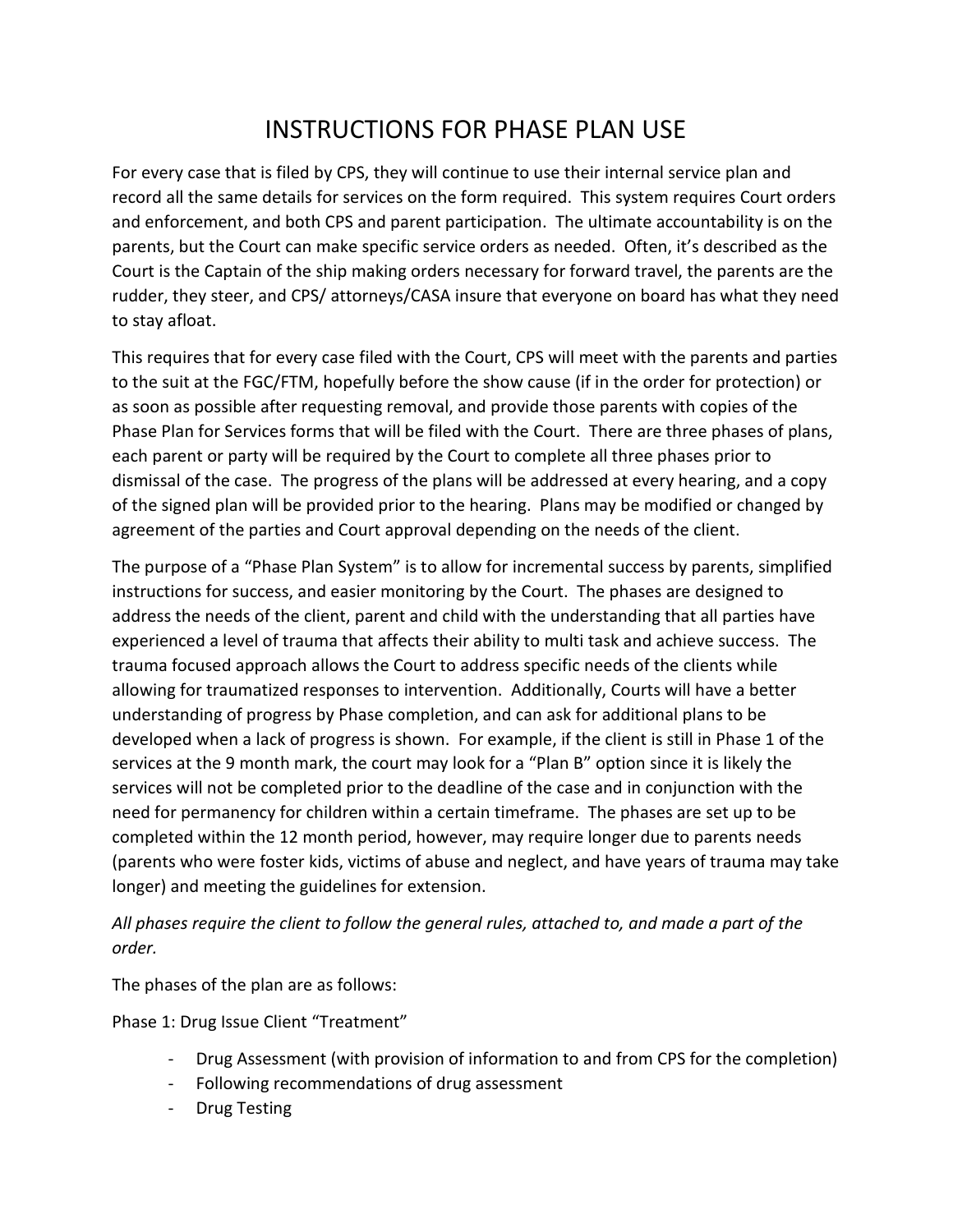- Drug Treatment: inpatient or outpatient, AA/NA, celebrate recovery, sober living home, or other treatment;
- Turn over any important information to the Department for child/ren (ss card, birth certificate, Indian heritage, disability info, child support info, other cases)
- Inform the Department of any potential placement options, relatives, kinship or otherwise
- Maintain contact with the worker and inform of issues or concerns with progress
- Maintain the visitation plan, all supervised during Phase 1
- Receive permission from court to move to Phase 2 (by demonstration of successful completion of these services)

Phase 2: Trauma Care (Often the longest phase)

Now that the client is "clear headed" and clean, the psychosocials/psychologicals start, and treatment

- psychological, and follow recommendations which can include:
- Individual Counseling
- Trauma focused care EMDR, Brain Gym, trauma support group
- Parent group meetings (church, other CPS parent groups)
- Participate in parenting until successfully discharged.
- Continue to attend AA/NA meetings (for tough cases 90/90). Obtain a sponsor and maintain regular contact with that sponsor while you work the steps. Provide caseworker with sign in sheets.
- Continuing obligation for worker to provide the service as long as utilized
- Continuing obligation for parent to stay in contact and update caseworker on location and progress.
- Parent starts these services, continues to Phase 3, but faster parents will get this done sooner:
	- $\circ$  Obtain and/or maintain stable housing that is free of safety hazards.
	- $\circ$  Obtain and/or maintain stable, legal employment to demonstrate your ability to consistently meet the financial needs of the child(ren);
	- o Provide the caseworker with a written budget
	- o Provide the worker with a written transportation
- Visitation starts with unsupervised and/or therapeutic visits
- Request permission from the Court to graduate from Phase 2 and move to Phase 3.

#### Phase 3: Transition to Normal Life

(Monitored return with child(ren) while working to achieve stability for the child(ren).)

- Participate in N.A./A.A. (or other 12 step type program approved by the Court) meetings per week. Present your sign in sheets to your caseworker each month.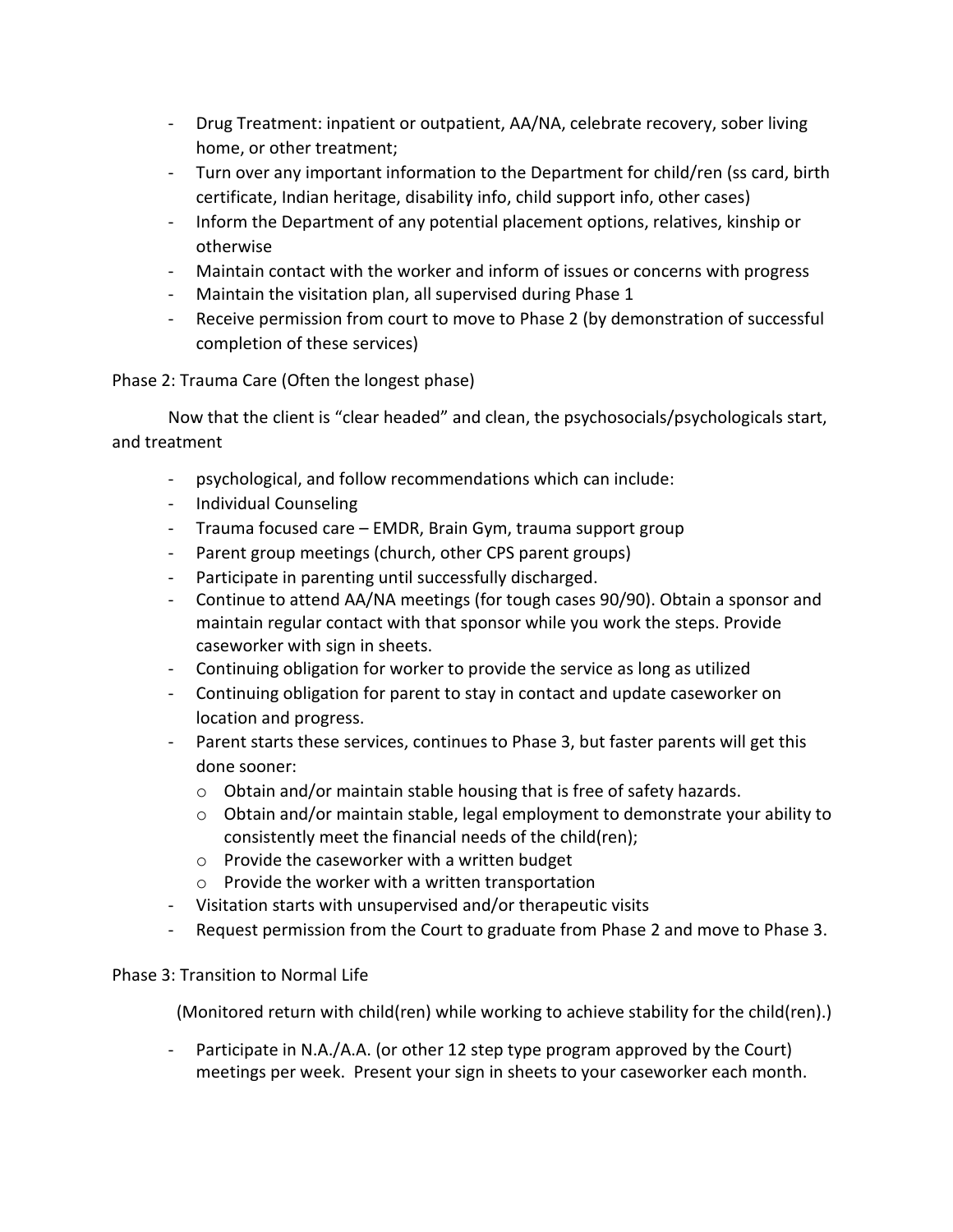- Continue counseling, to include individual and family as therapeutically recommended
- In home counseling at this time is trauma focused to integrate the "new, clean parent," and the doubtful, untrusting child.
- Maintain stable, legal employment to demonstrate ability to consistently meet the financial needs of the child(ren); Provide the caseworker with a copy of any and all paystubs (or written verification of payment) on a monthly basis.
- Maintain stable housing that is free of safety hazards.
- Participate in trauma group until successfully discharged.
- Ensure that the child(ren) are not left in the care of anyone until that person has been cleared and approved by your caseworker. If a babysitter is needed, inform your caseworker several days in advance so background checks can be run prior to said person providing care for the child(ren). This requirement includes any plan to leave the child(ren) in the care of a family member or friend.
- Ensure that the child(ren) receive necessary follow-up medical and/or dental attention. Know what doctors, dentists, etc… kids would use.
- Know the school, and ensure that your child(ren) attend(s) school in your local district every day unless there is an excuse (as set forth by said school district) for your child(ren)'s nonattendance on a particular day.

The phases can be modified or amended as needed by the Court and by agreement of the parties. For example, if a parent is on disability and that covers the expenses in place of a job; or if a parent has an infant and school is not an issue. Those things can be amended or specialized in an order. However, sticking to the same phases in most cases will create consistency in caseworker output, and expectations across the parties.

Progress on the services is reviewed at each hearing, and any disputes over the lack of progress are discussed by parties prior to court. If a disagreement over completion occurs, then it is brought to the Court's attention. Otherwise, the Court would receive a progress report that says parents are in compliance.

The Phase plans require the Court to monitor and understand the Phase each parent is in and hold accountable both the Department for providing the services timely, and the parent for proactively seeking the services and completing them. This system also works best when the Parents attorney's communicate with DFPS attorney's when there is a problem with the plans and a modification is needed, preferably before the day of Court. The entire goal of everyone involved is the parents successful completion.

Settlement Conferences/Mediation – if a Court sees that 6 months in there is little progress on these Phases, i.e. still in phase 1, the Court can order a settlement conference or mediation for the purpose of a Plan B. By this point, the requirements on parents have been very clear, the needs of the child are growing, and the Department can make a decision as to placement.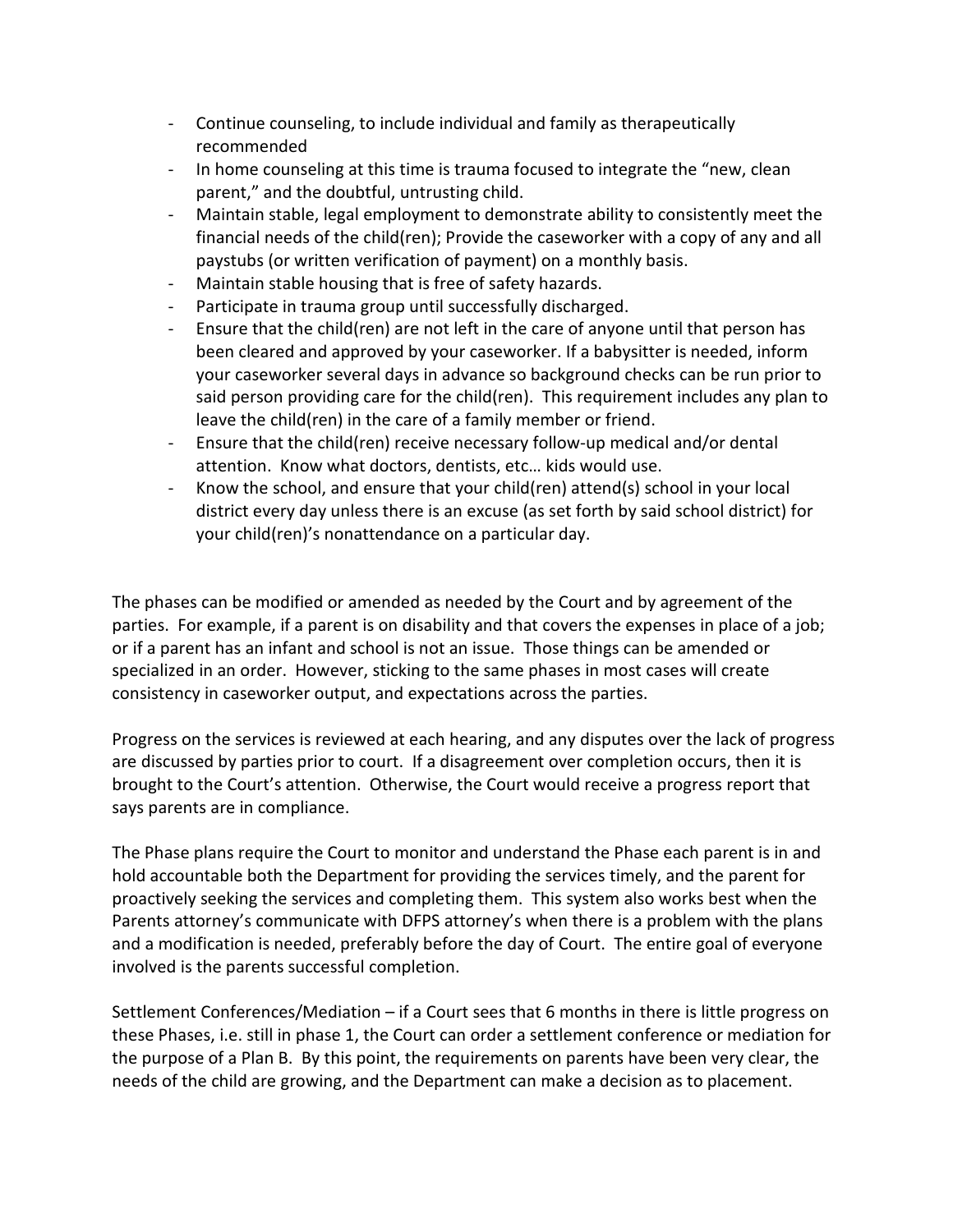Mediations often turn up placements previously not known, especially when a parent acknowledges they never got out of Phase 1.

Plans are two basic kinds – those involving drug clients, and those not drug clients. Those involving physical abuse or domestic violence would require co-dependency classes or batterers intervention. Those involving mental health would require immediate treatment of mental health issues, medication compliance, and then on-going counseling. Each type of Plan would all have the three phases, with the specific services differing based upon the type of case.

KEYS TO SUCCESS: Entire team is trauma trained.

Simple language, clear Court orders, clear Court expectations, and frequent contact between parties.

Steps to implement: Court Orders phase Plans, we all do them. Department attorney's to meet with Department personnel and explain phases, compliance with policy, and prioritizing tasks. Additional steps will include meeting with parents/child's attorneys for explanation of phases, benefit costs analysis, and open communication between the parties at all times.

Finally - everyone must remember and truly believe that the success of the parents is always what is in the best interest of the child. A child, with a clean and healthy parent is everyone's goal.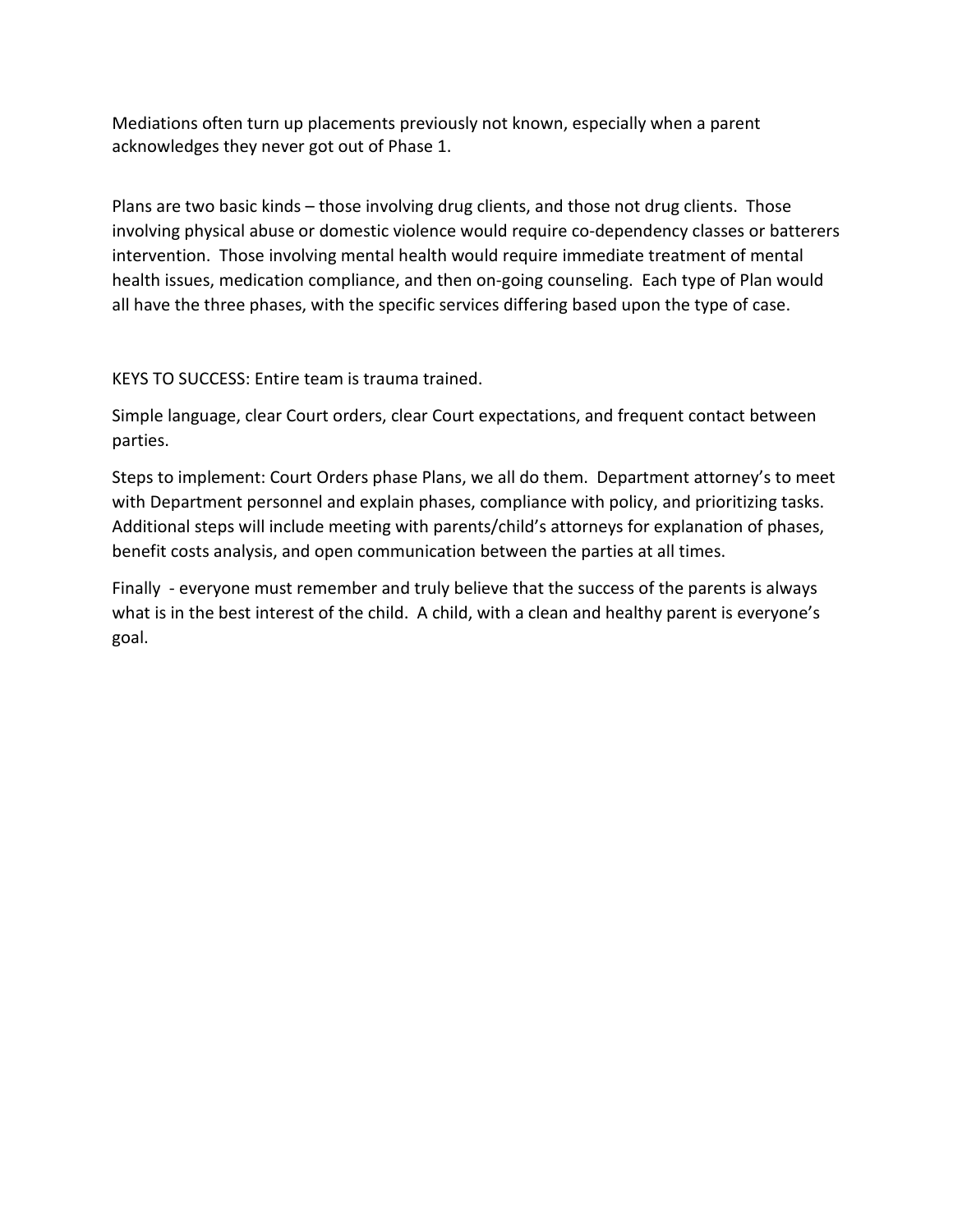# **Cause No.**

# **FAMILY PLAN OF SERVICE FOR (No Drug Treatment) PHASE 1 OF 3**

(Supervised visits with child(ren) while working on safety related concerns.)

- 1. Immediately provide your caseworker with the child(ren)'s birth certificate(s) and social security card(s).
- 2. Immediately schedule and participate in a meeting with your caseworker to provide information regarding your child(ren), genetic and family history, and other information needed by the Department to best provide for your child(ren) during this case.
- 3. Abide by the 'General Rules and Requirements' attached to this Plan.
- 4. Immediately schedule and participate in a Psychiatric Evaluation with \_\_\_\_\_\_\_\_\_\_\_\_\_\_\_\_\_\_\_\_\_\_\_\_\_\_\_\_\_\_; Follow all recommendations listed in said evaluation; including medication prescriptions. Contact said office to schedule an appointment. Maintain medication compliance and be prepared to provide evidence of compliance by blood test and/or random medication counting.
- 5. Immediately schedule and participate in a Psychological Evaluation with \_\_\_\_\_\_\_\_\_\_\_\_\_\_\_\_\_\_\_\_\_\_\_\_\_\_\_\_\_\_\_\_\_\_\_\_\_\_\_\_\_\_\_\_\_\_\_\_; Follow all recommendations listed in said evaluation; contact said office to schedule an appointment.
- 6. Immediately contact your caseworker to schedule a viewing of the "Baby, Baby, Oh Baby" infant massage video; Begin infant massage on infant at your scheduled visits. (If infant involved)
- 7. Participate in random drug testing. Caseworker may call on any day at any time and the client is expected to take a urinalysis the same day, and complete a requested hair follicle within 24 hours.
- 8. Participate in *trauma informed/trauma focused* individual counseling sessions with Super Counselor, LPC, and her associates, located at until successfully discharged, to address issues and concerns delineated on the current psychological evaluation. EMDR should be integrated into the individual counseling to ensure the best possibility of recovery; Contact the office to schedule an appointment.
- 9. Participate in 'brain gym' therapy with located at located<br>until successfully discharged.
- 10. Upon completing all services in this plan, contact your caseworker to schedule attendance at a Phase 1 completion meeting with (parent coordinator).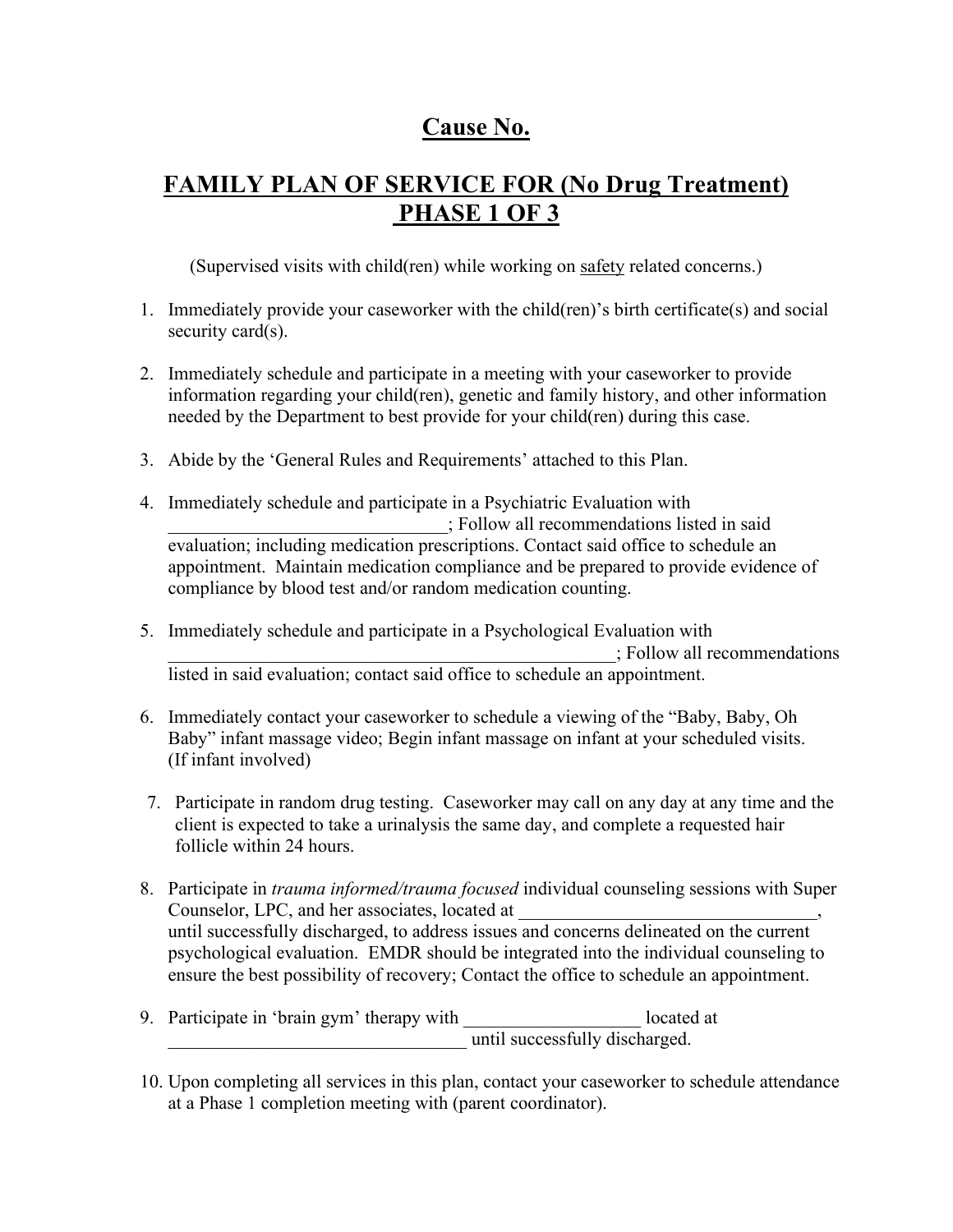11. Receive permission from the Court to graduate from Phase 1 and move to Phase 2.

Your caseworker is: Super Caseworker (123) 123-4567

The permanency goal in this case is: reunification with (a) parent(s).

**THIS IS A VERY IMPORTANT DOCUMENT. ITS PURPOSE IS TO HELP YOU PROVIDE YOUR CHILD WITH A SAFE ENVIRONMENT WITHIN THE REASONABLE PERIOD SPECIFIED IN THE PLAN. YOUR COMPLIANCE WITH THIS SERVICE PLAN WILL BE EVALUATED AT THE HEARINGS LISTED ON THE SCHEDULING ORDER. IF YOU ARE UNWILLING OR UNABLE TO PROVIDE YOUR CHILD WITH A SAFE ENVIRONMENT, YOUR PARENTAL AND CUSTODIAL DUTIES AND RIGHTS MAY BE RESTRICTED OR TERMINATED OR YOUR CHILD MAY NOT BE RETURNED TO YOU. THERE WILL BE A COURT HEARING AT WHICH A JUDGE WILL REVIEW THIS SERVICE PLAN.**

#### **I ACKNOWLEDGE THAT I HAVE RECEIVED A COPY OF THIS SERVICE PLAN, THAT I HAVE REVIEWED IT AND THAT I UNDERSTAND WHAT IS REQUIRED OF ME.**

 $\mathcal{L}_\mathcal{L}$  , and the contribution of the contribution of  $\mathcal{L}_\mathcal{L}$  , and the contribution of the contribution of the contribution of the contribution of the contribution of the contribution of the contribution of DATE PARENT'S SIGNATURE

CASEWORKER'S SIGNATURE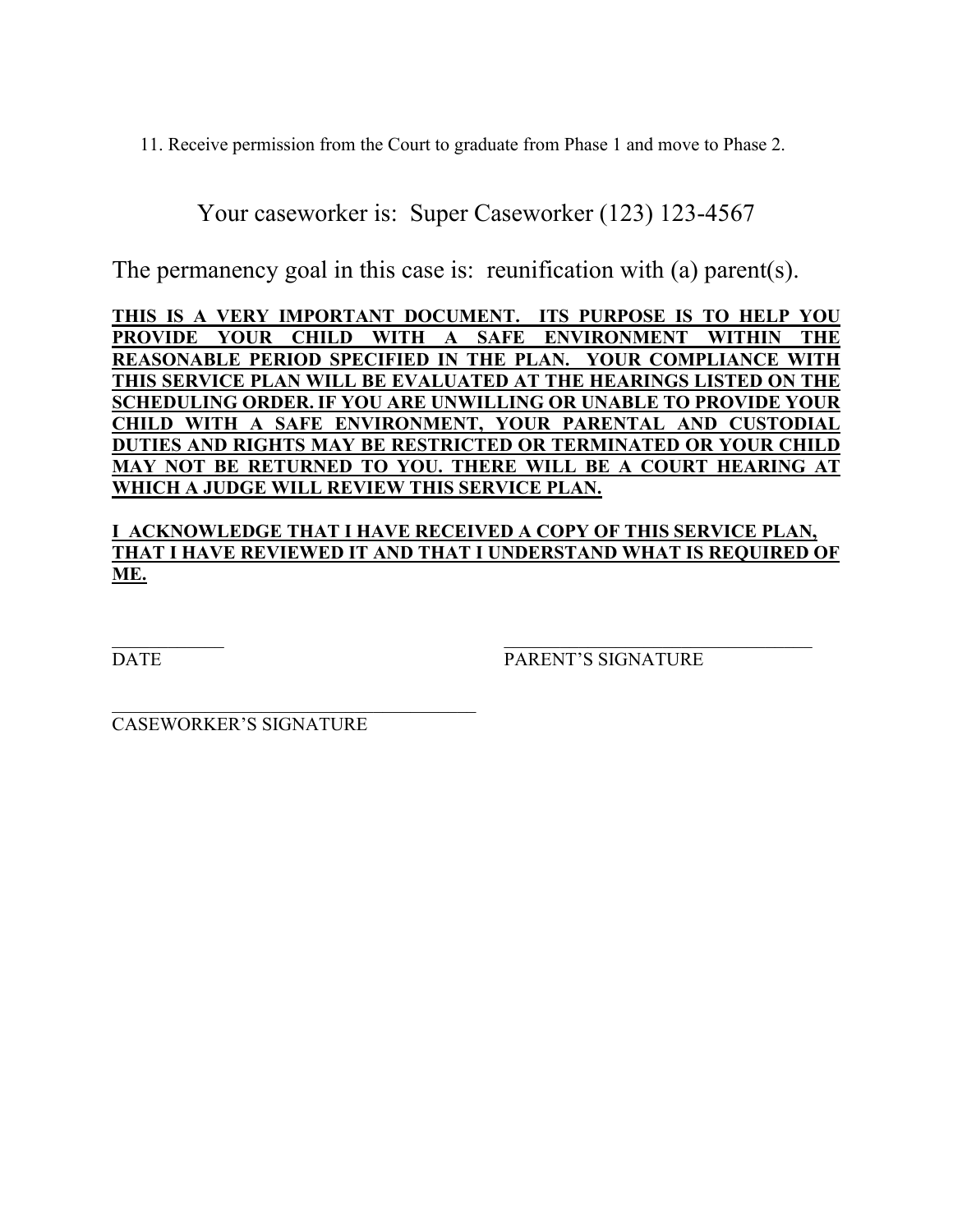### **Cause No.**

### FAMILY PLAN OF SERVICE FOR **PHASE 1 OF 3**

- 1. Abide by the 'General Rules and Requirements' attached to this Plan.
- 2. Immediately provide your caseworker with the child(ren)'s birth certificate(s) and social security card(s).
- 3. Immediately schedule and participate in a meeting with your caseworker to provide information regarding your child(ren), genetic and family history, and other information needed by the Department to best provide for your child(ren) during this case.
- 4. Immediately schedule and participate in a meeting with your attorney to provide information regarding location and contact information needed by the Attorney to best provide for your representation during this case. Always update your attorney with any new location or contact information and any other emergency contact information.

| 5. Honestly participate in a Chemical Dependency Screening with |            | on |
|-----------------------------------------------------------------|------------|----|
| a.m. at the                                                     | located at |    |
|                                                                 |            |    |

If there is a telephone intake before the screening, the parent agrees to immediately participate in both the telephone interview/intake and chemical dependency screening.

#### **FOLLOW ALL RECOMMENDATIONS FROM THE SCREENING.**

These will include one or more of the following:

-in-patient treatment -intensive out-patient treatment or "IOP" -counseling with a licensed chemical dependency counselor (LCDC)

Parent agrees to participate in the recommended program until successfully discharged by that program.

\*Please note that, if you are not on time and/or you fail to show up for this appointment, and/or if you fail to cooperate with drug testing as requested by the Department, the Court will be notified and you may be removed from the family recovery court program\*

6. Consistently engage in supervised visitation with your child(ren) as court ordered. All visits are to be arranged by the Department of Family and Protective Services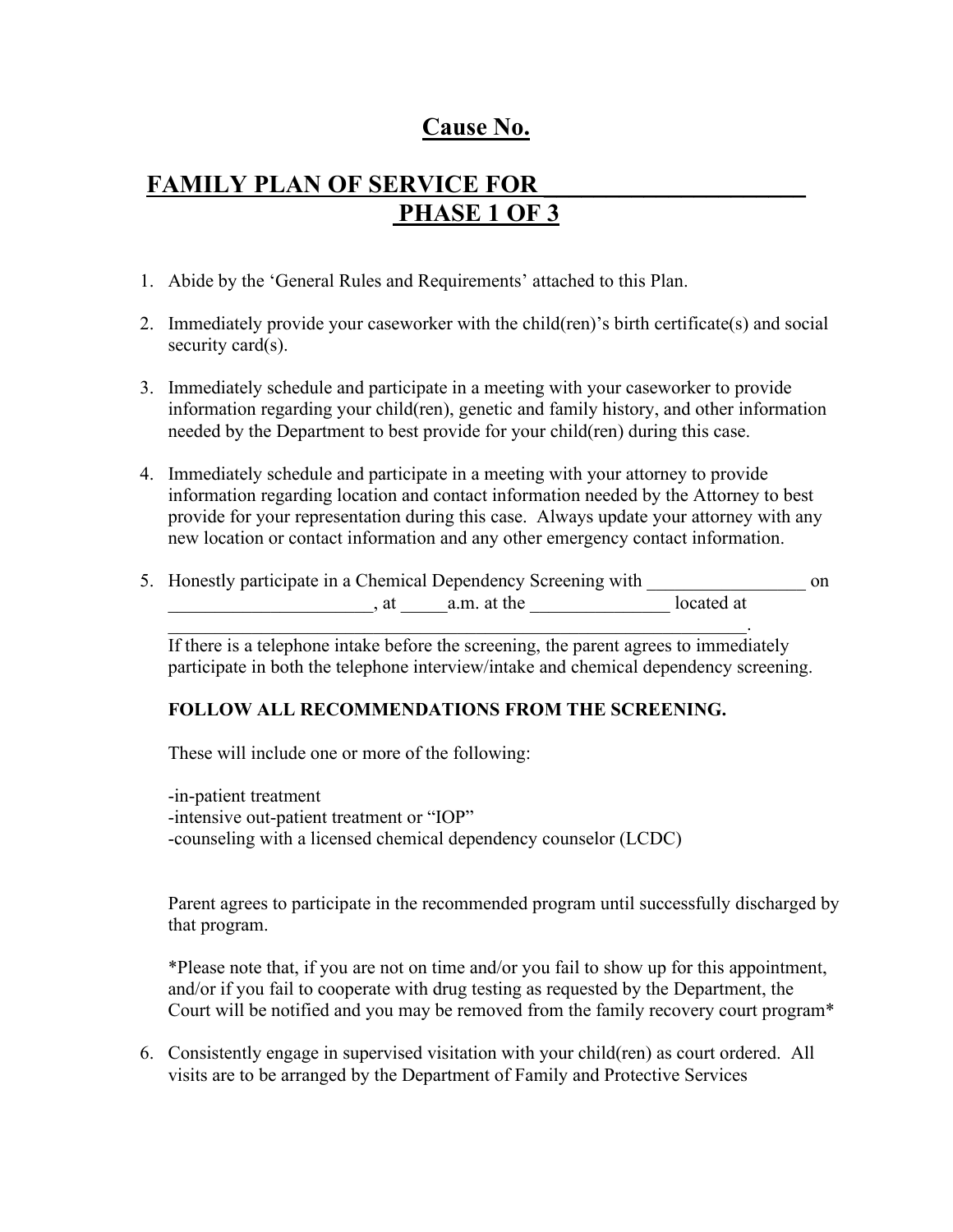- 7. Upon completing all services in this plan, contact your caseworker to schedule attendance at a Phase 1 completion meeting with Facilitator.
- 8. Receive permission from the Court to graduate from Phase 1 and move to Phase 2.

#### Your caseworker is: Super Caseworker

The permanency goal in this case is: reunification with (a) parent(s).

**THIS IS A VERY IMPORTANT DOCUMENT. ITS PURPOSE IS TO HELP YOU PROVIDE YOUR CHILD WITH A SAFE ENVIRONMENT WITHIN THE REASONABLE PERIOD SPECIFIED IN THE PLAN. YOUR COMPLIANCE WITH THIS SERVICE PLAN WILL BE EVALUATED AT THE HEARINGS LISTED ON THE SCHEDULING ORDER. IF YOU ARE UNWILLING OR UNABLE TO PROVIDE YOUR CHILD WITH A SAFE ENVIRONMENT, YOUR PARENTAL AND CUSTODIAL DUTIES AND RIGHTS MAY BE RESTRICTED OR TERMINATED OR YOUR CHILD MAY NOT BE RETURNED TO YOU. THERE WILL BE A COURT HEARING AT WHICH A JUDGE WILL REVIEW THIS SERVICE PLAN.**

**I ACKNOWLEDGE THAT I HAVE RECEIVED A COPY OF THIS SERVICE PLAN, THAT I HAVE REVIEWED IT AND THAT I UNDERSTAND WHAT IS REQUIRED OF ME.**

 $\mathcal{L}_\text{max}$  , and the contract of the contract of the contract of the contract of the contract of the contract of DATE PARENT'S SIGNATURE

CASEWORKER'S SIGNATURE

\_\_\_\_\_\_\_\_\_\_\_\_\_\_\_\_\_\_\_\_\_\_\_\_\_\_\_\_\_\_\_\_\_\_\_\_\_\_\_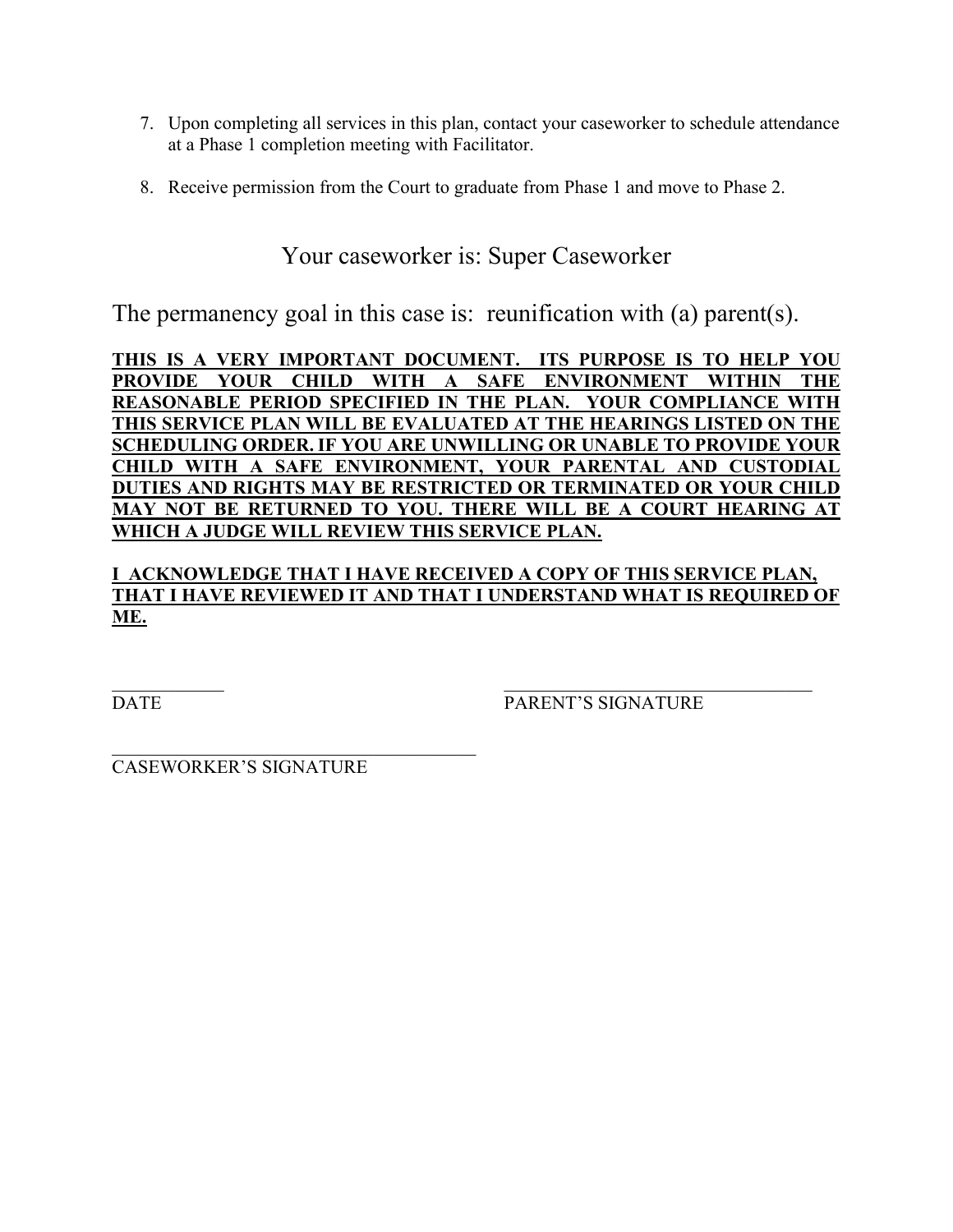### **Cause No.**

## **AMENDED FAMILY PLAN OF SERVICE FOR Mom PHASE 1 OF 3**

## **(Relapse)**

(Supervised visits with child(ren) while working on safety related concerns.)

- 1. Immediately provide your caseworker with the child(ren)'s birth certificate(s) and social security card(s).
- 2. Abide by the 'General Rules and Requirements' attached to this Plan
- 3. Attend and participate in one recovery/support group meeting (AA/NA, Celebrate Recovery, etc.) **daily** preceding inpatient/residential treatment. Must provide verification of attendance to the court.
- 4. Attend, appropriately engage in, and successfully complete a residential/inpatient chemical dependency treatment program that is a **MINIMUM** of 30 days. Following up with an aftercare plan that includes intensive outpatient for no less than 30 sessions in length and 90 recovery support group meetings in 90 days. Upon successful completion of intensive outpatient schedule an interview with the court for an evaluation of progress and assessment to determine the need for continued treatment.

Present for intake appointment to inpatient/residential treatment within 72 hours.

- 5. Upon completing all services in this plan, contact your caseworker to schedule attendance at a Phase 1 completion meeting with the Court.
- 6. Receive permission from the Court to graduate from Phase 1 and move to Phase 2.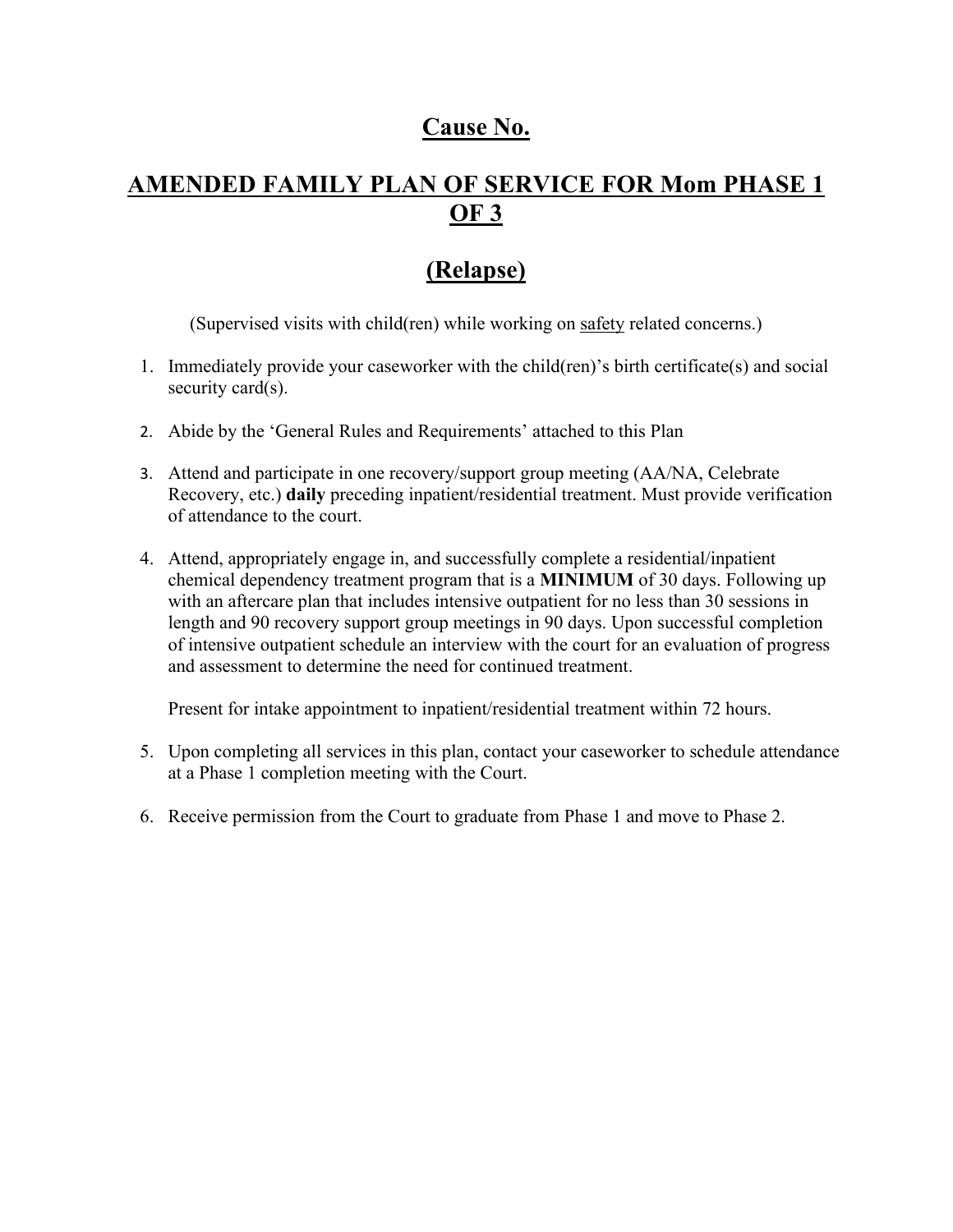Your caseworker is: Super Caseworker (123) 245-4247

The permanency goal in this case is: reunification with (a) parent(s).

**THIS IS A VERY IMPORTANT DOCUMENT. ITS PURPOSE IS TO HELP YOU PROVIDE YOUR CHILD WITH A SAFE ENVIRONMENT WITHIN THE REASONABLE PERIOD SPECIFIED IN THE PLAN. YOUR COMPLIANCE WITH THIS SERVICE PLAN WILL BE EVALUATED AT THE HEARINGS LISTED ON THE SCHEDULING ORDER. IF YOU ARE UNWILLING OR UNABLE TO PROVIDE YOUR CHILD WITH A SAFE ENVIRONMENT, YOUR PARENTAL AND CUSTODIAL DUTIES AND RIGHTS MAY BE RESTRICTED OR TERMINATED OR YOUR CHILD MAY NOT BE RETURNED TO YOU. THERE WILL BE A COURT HEARING AT WHICH A JUDGE WILL REVIEW THIS SERVICE PLAN.**

#### **I ACKNOWLEDGE THAT I HAVE RECEIVED A COPY OF THIS SERVICE PLAN, THAT I HAVE REVIEWED IT AND THAT I UNDERSTAND WHAT IS REQUIRED OF ME.**

 $\mathcal{L}_\mathcal{L}$  , and the contribution of the contribution of  $\mathcal{L}_\mathcal{L}$  , and the contribution of the contribution of the contribution of the contribution of the contribution of the contribution of the contribution of DATE PARENT'S SIGNATURE

CASEWORKER'S SIGNATURE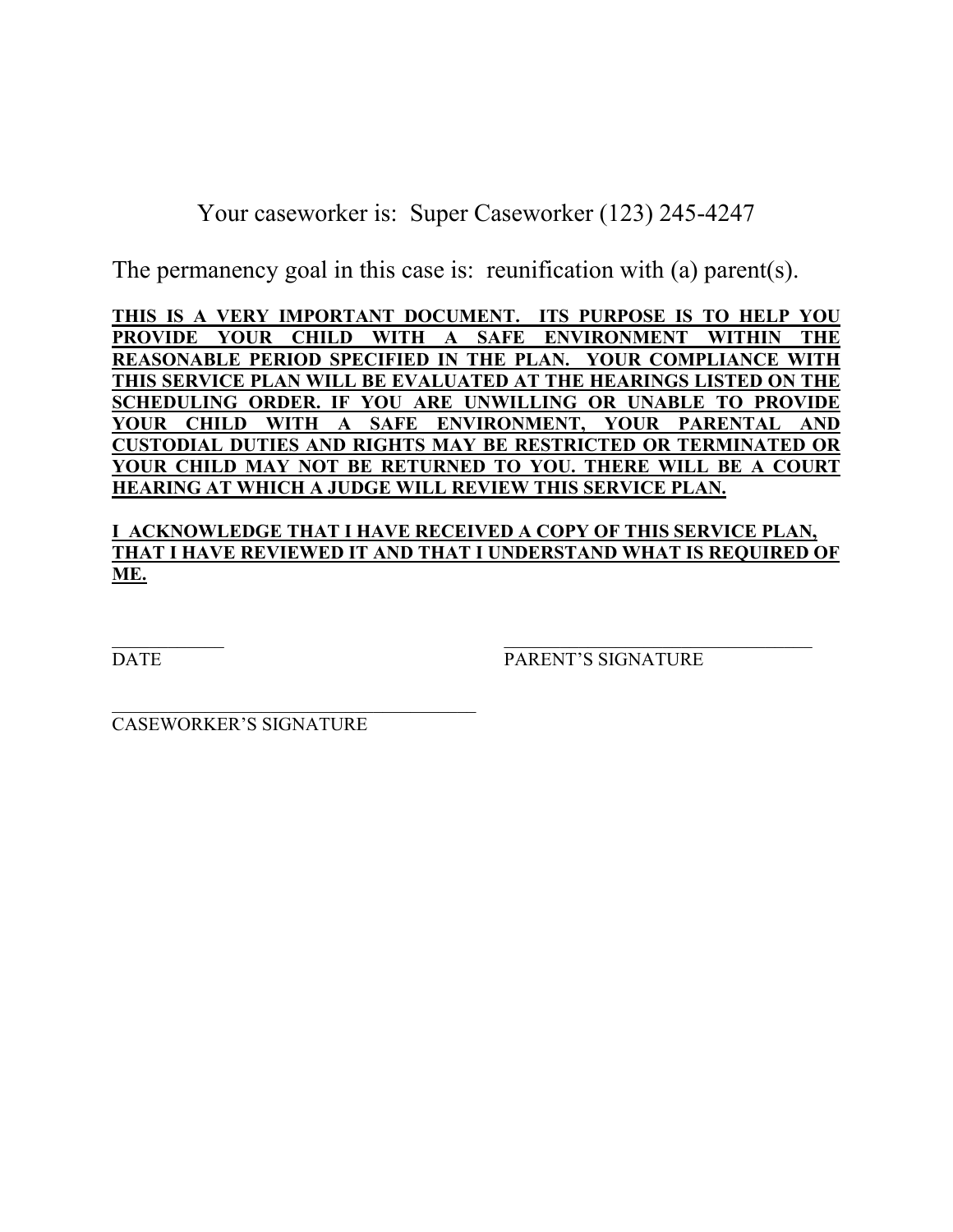### **Cause #**

# **FAMILY PLAN OF SERVICE FOR PHASE 2 OF 3**

- 1. Abide by the 'General Rules and Requirements' attached to this Plan.
- 2. Participate in **random drug testing**. Caseworker may call on any day at any time and the client is expected to take a urinalysis the same day, and complete a requested hair follicle within 24 hours.
- 3. **Attend and participate in one recovery/support group meeting** (AA/NA, Celebrate Recovery, etc.) **daily** after inpatient/residential treatment. Obtain a sponsor and develop a written relapse prevention plan. Must provide verification of attendance and relapse plan to the caseworker and court.
- 4. Immediately contact, schedule and participate in a **Psychological Evaluation** with

 $\ddot{\hspace{1.1cm}}$ 

*Follow all recommendations listed in said evaluation.*

5. If recommended by the psychological, contact, schedule, and participate in a **Psychiatric evaluation** to determine the need, if any, for alternate treatment and medication management.

*Follow all recommendations listed in said evaluation*

6. **Participate in** *trauma informed/trauma focused* **individual counseling** sessions with  $\Box$  located at

until successfully discharged, to address issues and concerns related to the child(ren)'s removal and concerns noted in the current psychological evaluation. If needed, EMDR should be integrated into the individual counseling; Contact the office to schedule an appointment.

7. Participate in and successfully complete **Protective Parenting** with

 $\qquad \qquad (\qquad ) \qquad \qquad .$ 

- 8. If necessary, attend and successfully complete **Anger Management Classes** and/or the Batterer's Intervention and Prevention Program at the \_\_\_\_\_\_\_\_\_\_\_\_\_\_\_\_\_\_\_\_\_\_\_\_\_\_ Contact the \_\_\_\_\_\_\_\_\_\_\_\_\_\_\_\_\_\_\_\_\_\_\_\_\_\_\_ to schedule attendance in these classes.
- 9. If necessary, attend and successfully complete a **Domestic Violence Awareness** class at \_\_\_\_\_\_\_\_\_\_\_\_\_\_\_\_\_\_\_\_\_\_. Provide Certificate of completion to caseworker.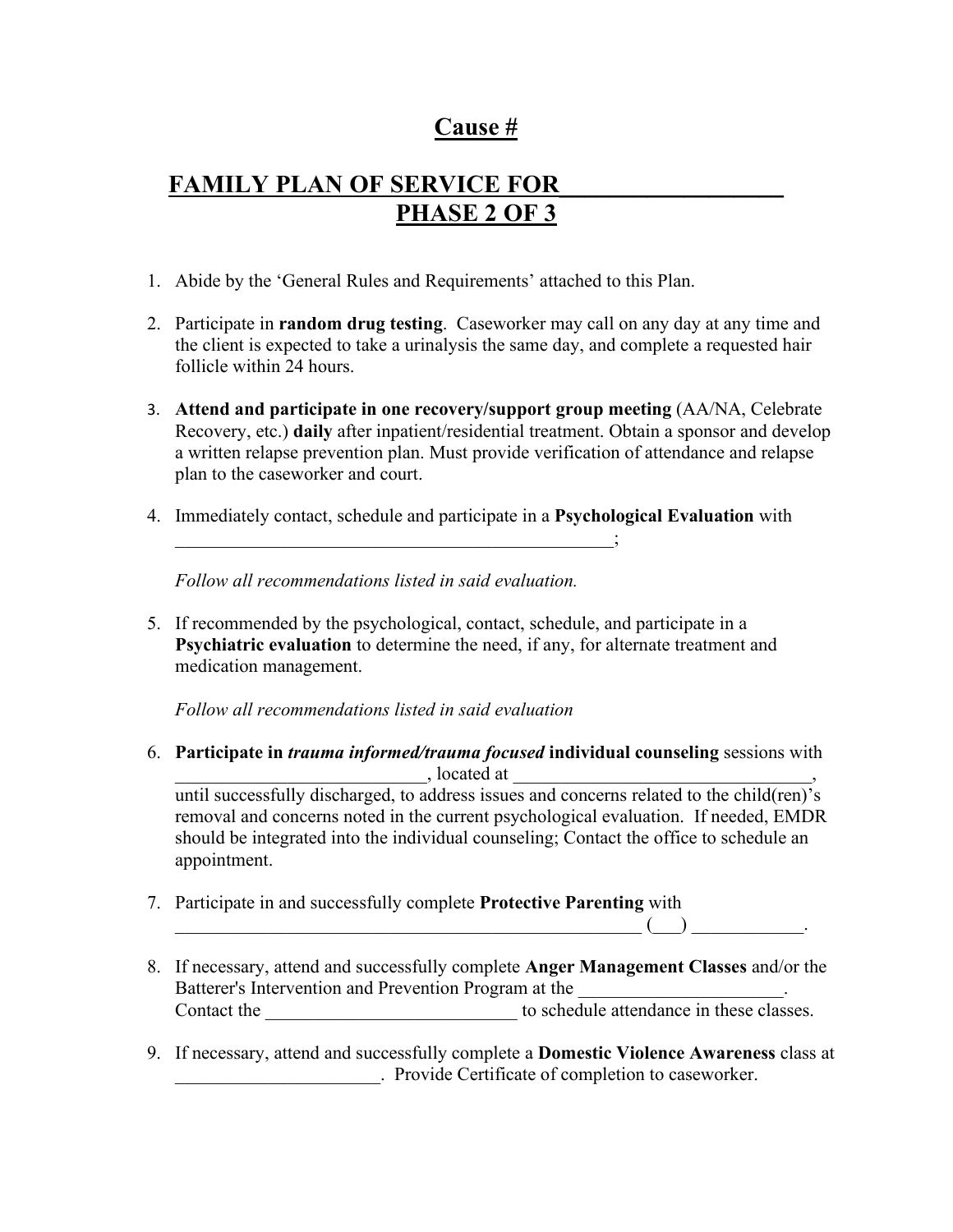- 10. Continue to engage with weekly supervised visitation with your child(ren) as court ordered.
- 11. Meet with your caseworker weekly to go over weekly schedule and set reminders for all upcoming appointments.
- 12. Contact your Attorney with any concerns, issues, missed appointments or general problems at the time they occur.
- 13. Receive permission from the Court to graduate from Phase 2 and move to Phase 3.

Your caseworker is: Super Caseworker

The permanency goal in this case is: reunification with (a) parent(s).

**THIS IS A VERY IMPORTANT DOCUMENT. ITS PURPOSE IS TO HELP YOU PROVIDE YOUR CHILD WITH A SAFE ENVIRONMENT WITHIN THE REASONABLE PERIOD SPECIFIED IN THE PLAN. YOUR COMPLIANCE WITH THIS SERVICE PLAN WILL BE EVALUATED AT THE HEARINGS LISTED ON THE SCHEDULING ORDER. IF YOU ARE UNWILLING OR UNABLE TO PROVIDE YOUR CHILD WITH A SAFE ENVIRONMENT, YOUR PARENTAL AND CUSTODIAL DUTIES AND RIGHTS MAY BE RESTRICTED OR TERMINATED OR YOUR CHILD MAY NOT BE RETURNED TO YOU. THERE WILL BE A COURT HEARING AT WHICH A JUDGE WILL REVIEW THIS SERVICE PLAN.**

#### **I ACKNOWLEDGE THAT I HAVE RECEIVED A COPY OF THIS SERVICE PLAN, THAT I HAVE REVIEWED IT AND THAT I UNDERSTAND WHAT IS REQUIRED OF ME.**

 $\mathcal{L}_\text{max}$  , and the contract of the contract of the contract of the contract of the contract of the contract of

DATE PARENT'S SIGNATURE

\_\_\_\_\_\_\_\_\_\_\_\_\_\_\_\_\_\_\_\_\_\_\_\_\_\_\_\_\_\_\_\_\_\_\_\_\_\_\_ CASEWORKER'S SIGNATURE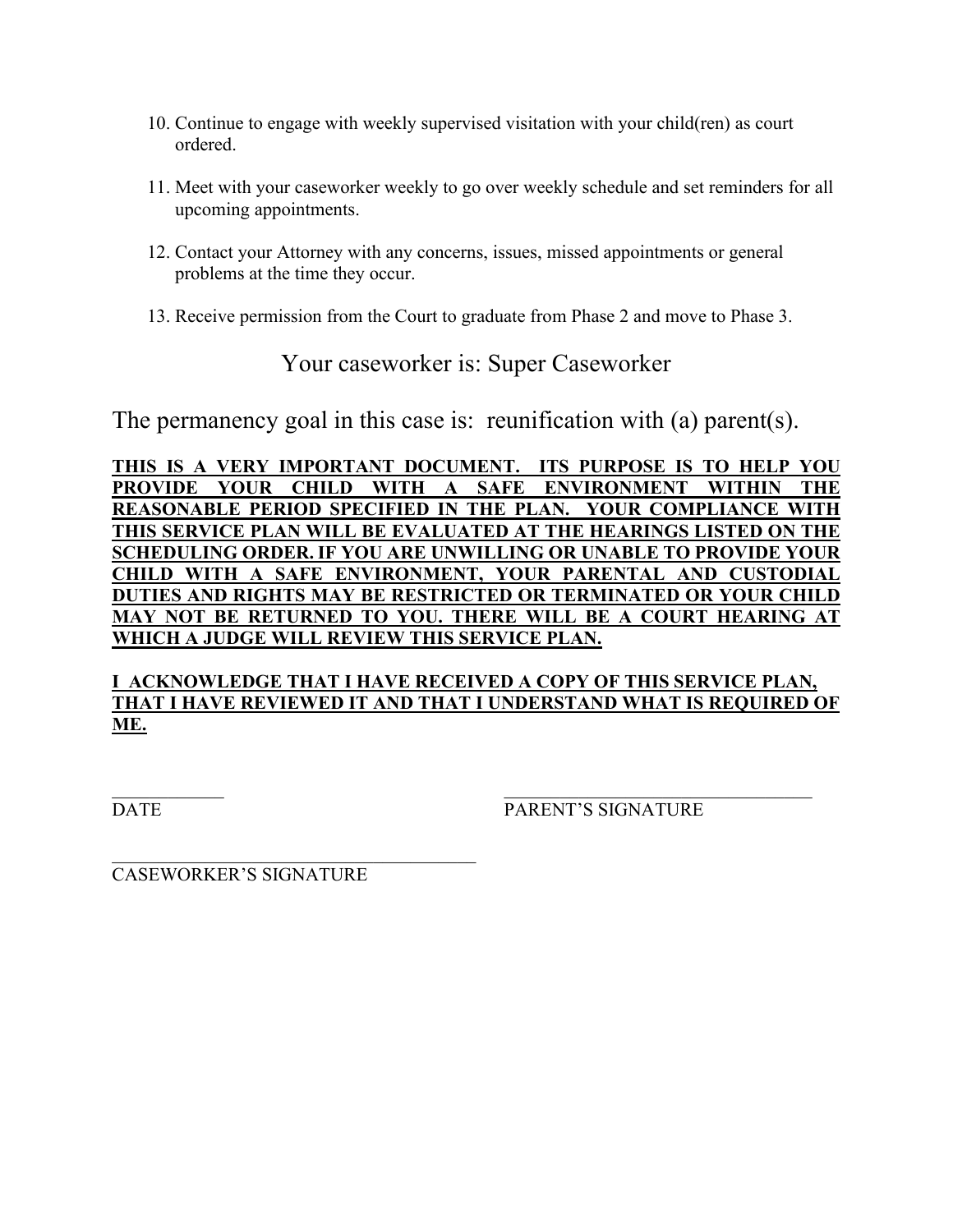### **\*\*\*Cause No.\*\*\***

# **FAMILY PLAN OF SERVICE PHASE 3 OF 3**

(Unsupervised with child(ren) while working to achieve stability for the child(ren). During this phase there can be a phased/monitored return)

- 1. Abide by the 'General Rules and Requirements' attached to this Plan.
- 2. Participate in 3 N.A./A.A. (or other 12 step type program approved by the Court) meetings per week. Provide sign in sheet to caseworker. Obtain a sponsor and maintain regular contact with that sponsor while you work the steps. You are subject to random drug testing.
- 3. Maintain stable, legal employment to demonstrate ability to consistently meet the financial needs of the child(ren); Provide the caseworker with a copy of any and all paystubs (or written verification of payment) on a monthly basis.
- 4. Maintain stable housing that is free of safety hazards. The home shall be equipped with all working utilities and shall be consistently maintained for the rest of the case to demonstrate ability to provide the child with a safe, stable place to live.
- 5. Participate in Home Coaching program every Tuesday night from 5:30-6:30 with
- 6. Participate in ongoing counseling with until successfully discharged.

 $\overline{\phantom{a}}$ 

- 7. When returned, ensure that the child(ren) are not left in the care of anyone until that person has been cleared and approved by your caseworker. If a babysitter is needed, inform your caseworker several days in advance so background checks can be run prior to said person providing care for the child(ren). This requirement includes any plan to leave the child(ren) in the care of a family member or friend.
- 8. When returned, ensure that the child(ren) receive necessary follow-up medical and/or dental attention. Inform the worker of any appointments for the child(ren) within 7 days and provide written documentation of said appointments within 30 days of each appointment.
- 9. When returned, ensure that your child(ren) attend(s) school in your local district every day unless there is an excuse (as set forth by said school district) for your child(ren)'s nonattendance on a particular day.